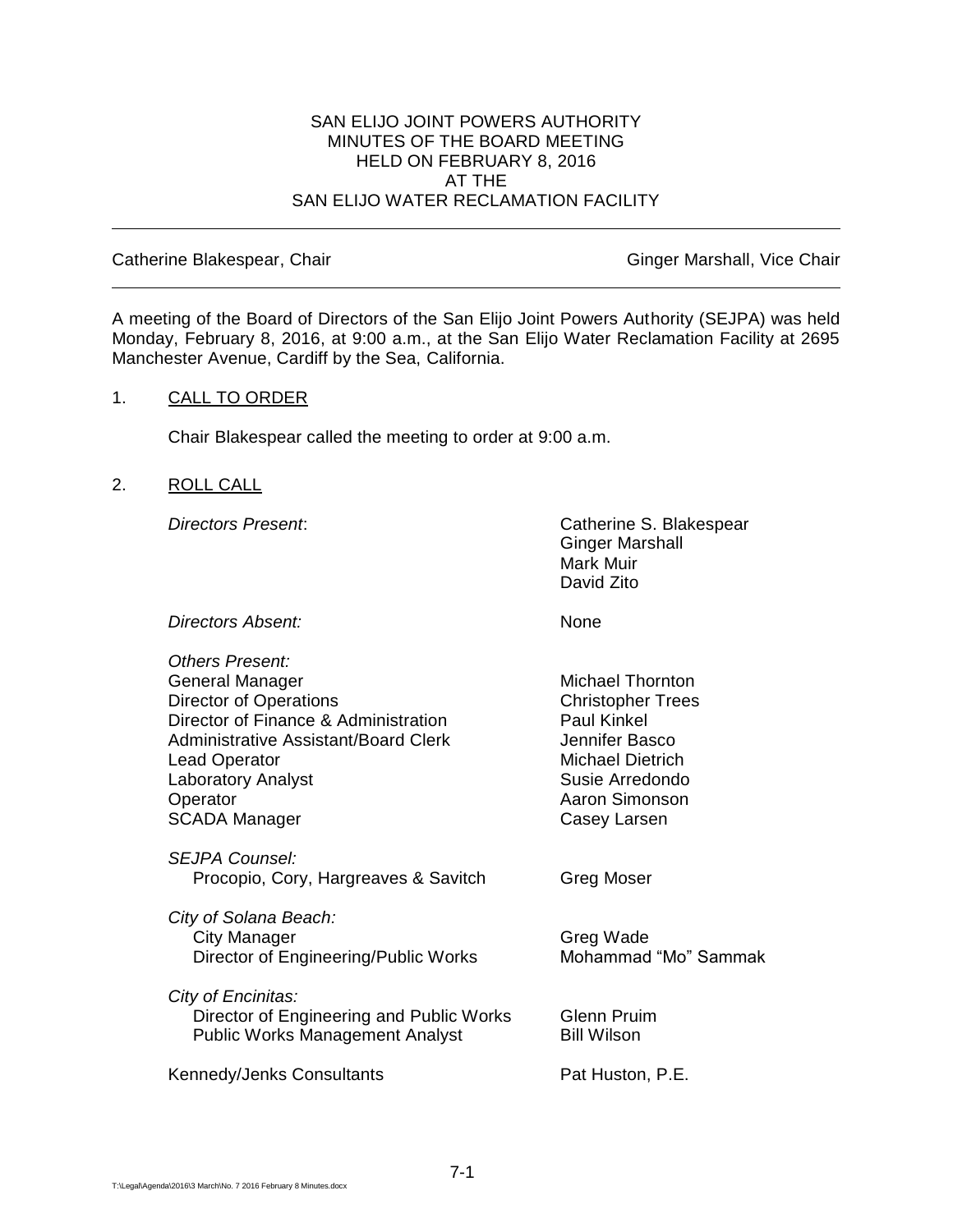# 3. PLEDGE OF ALLEGIANCE

Chair Blakespear led the Pledge of Allegiance.

### 4. ORAL COMMUNICATIONS

None

# 5. PRESENTATION OF AWARDS

General Manager Michael Thornton presented the following awards to the Board of Directors:

- CWEA, San Diego Section 2015 Safety Award
- Michael Dietrich CWEA 2015 Operator of the Year Award
- Susana Arredondo CWEA 2015 Laboratory Person of the Year Award
- Casey Larsen CWEA 2015 Electrical/Instrumentation Person of the Year Award
- Aaron Simonson 10 Years of Service

On behalf of the Board of Directors, Chair Blakespear thanked the employees for their commitment to excellence and for their great leadership.

### 6. CONSENT CALENDAR

Moved by Board Member Muir and seconded by Board Member Zito to approve the Consent Calendar.

Motion carried with unanimous vote of approval.

| Agenda Item No. 7  | Approval of Minutes for the January 11, 2016 meeting                            |
|--------------------|---------------------------------------------------------------------------------|
| Agenda Item No. 8  | Approval for Payment of Warrants and Monthly<br><b>Investment Report</b>        |
| Agenda Item No. 9  | San Elijo Water Reclamation Facility Treated Effluent<br>Flows - Monthly Report |
| Agenda Item No. 10 | San Elijo Joint Powers Authority Recycled Water Program<br>- Monthly Report     |

# 11. ITEMS REMOVED FROM CONSENT CALENDAR

#### None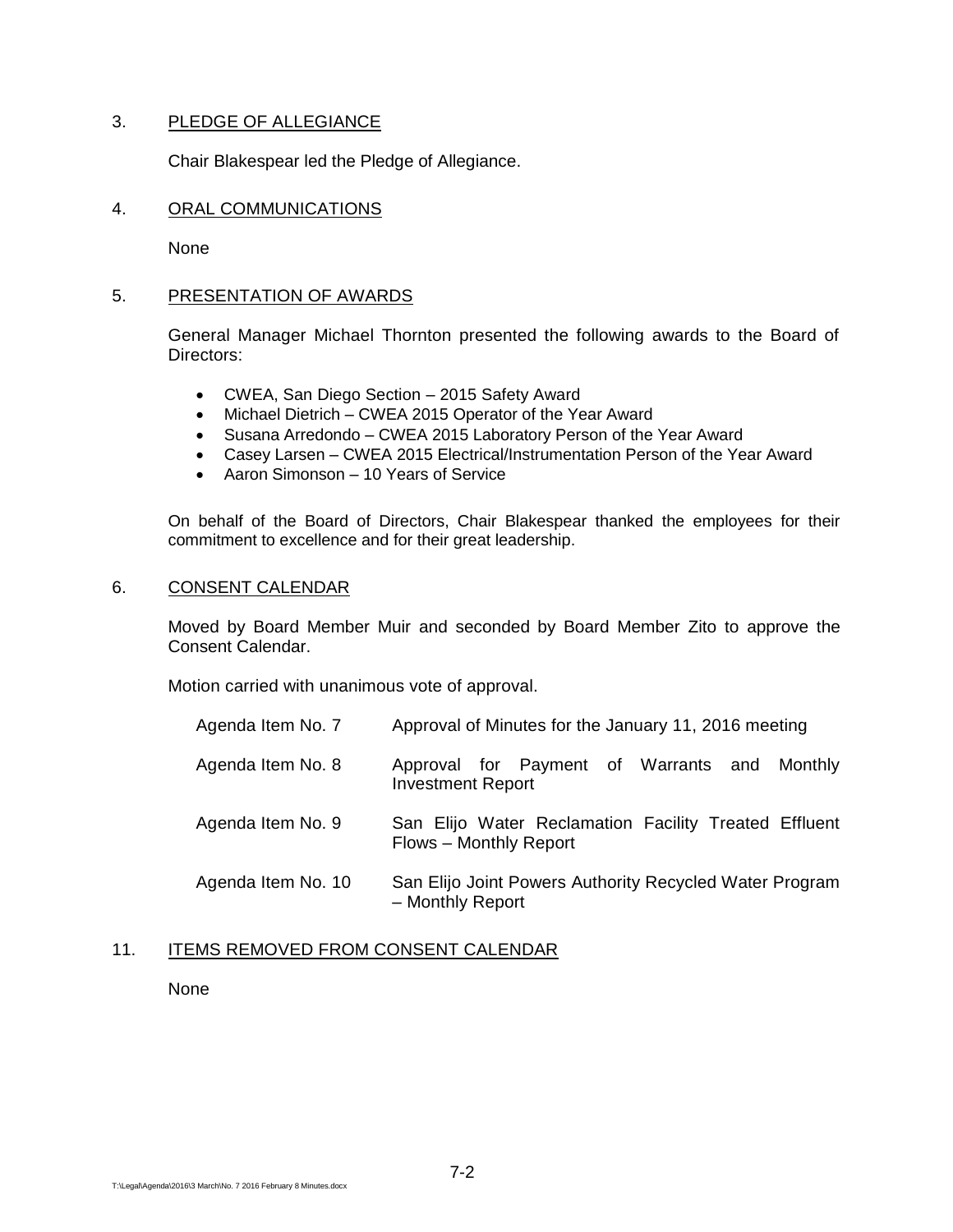## 12. SAN ELIJO JOINT POWERS AUTHORITY MID-YEAR REVIEW OF THE FISCAL YEAR 2015-16 OPERATING BUDGET

Director of Finance & Administration, Paul Kinkel, presented the mid-year analysis of the SEJPA's FY 2015-16 estimated financial forecast. Mr. Kinkel stated that overall, the SEJPA is expected to conclude the fiscal year at or below budget. Programs budgeted by the SEJPA include: Wastewater Treatment, Laboratory Services, Ocean Outfall, Cardiff Pump Stations, Solana Beach Pump Stations, City of Solana Beach Services, Encinitas Pump Stations, Encinitas Storm Water, Solana Beach Storm Water, Del Mar Pump Stations, and Recycled Water. Mr. Kinkel informed the Board of Directors that total expenses for the agency are expected to be \$229,510 or 4% below budget. As a result of the change in weather patterns ("El Nino"), drought messaging coming from local water districts, and construction delays with the Village Park project, the overall demand for recycled water is lower than anticipated. The current outlook for the Recycled Water program is approximately 162 acre feet less than budget.

No action required. This memorandum was submitted for information only.

### 13. CONTRACT AMENDMENT FOR SAN ELIJO LAND OUTFALL FINAL DESIGN AND PERMITTING

General Manager Thornton updated the Board of Directors on the status of the Land Outfall Replacement and Permitting project. The Kennedy/Jenks (K/J) Preliminary Design Report (PDR) identified horizontal directional drilling (HDD) beneath the lagoon as the preferred replacement alternative. Upon completion of the PDR, the Board of Directors awarded the Land Outfall Replacement Final Design to K/J for a negotiated contract fee not to exceed \$403,068. General Manager Thornton stated that during final design, additional work was identified beyond the original Land Outfall Replacement Final Design agreement with K/J. This new scope of work includes additional permit and easement support, as well as new design work due to conflicts with existing underground utilities. The total proposed fee for the additional tasks is for an amount not to exceed \$120,627. Funding for this proposed contract amendment is available in the Ocean Outfall Capital Program. Costs are shared based on capacity ownership of 21% SEJPA and 79% City of Escondido.

Moved by Vice Chair Marshall and seconded by Board Member Muir to:

1. Authorize amendment of the professional services agreement with Kennedy/Jenks Consultants for an amount not to exceed \$120,627.

Motion carried with unanimous vote of approval.

### 14. GENERAL MANAGER'S REPORT

General Manager Thornton briefed the Board of Directors on two construction projects that are currently underway: (1) Sewer, Water, and Arterial Paving (SWAP) project, which involves the construction of a new sewer force main, road improvements on Via De La Valle and Coast Boulevard, recycled water pipelines, and conversion of the Coastal Rail Trail to use recycled water for irrigation; and (2) Village Park project with Olivenhain Municipal Water District.